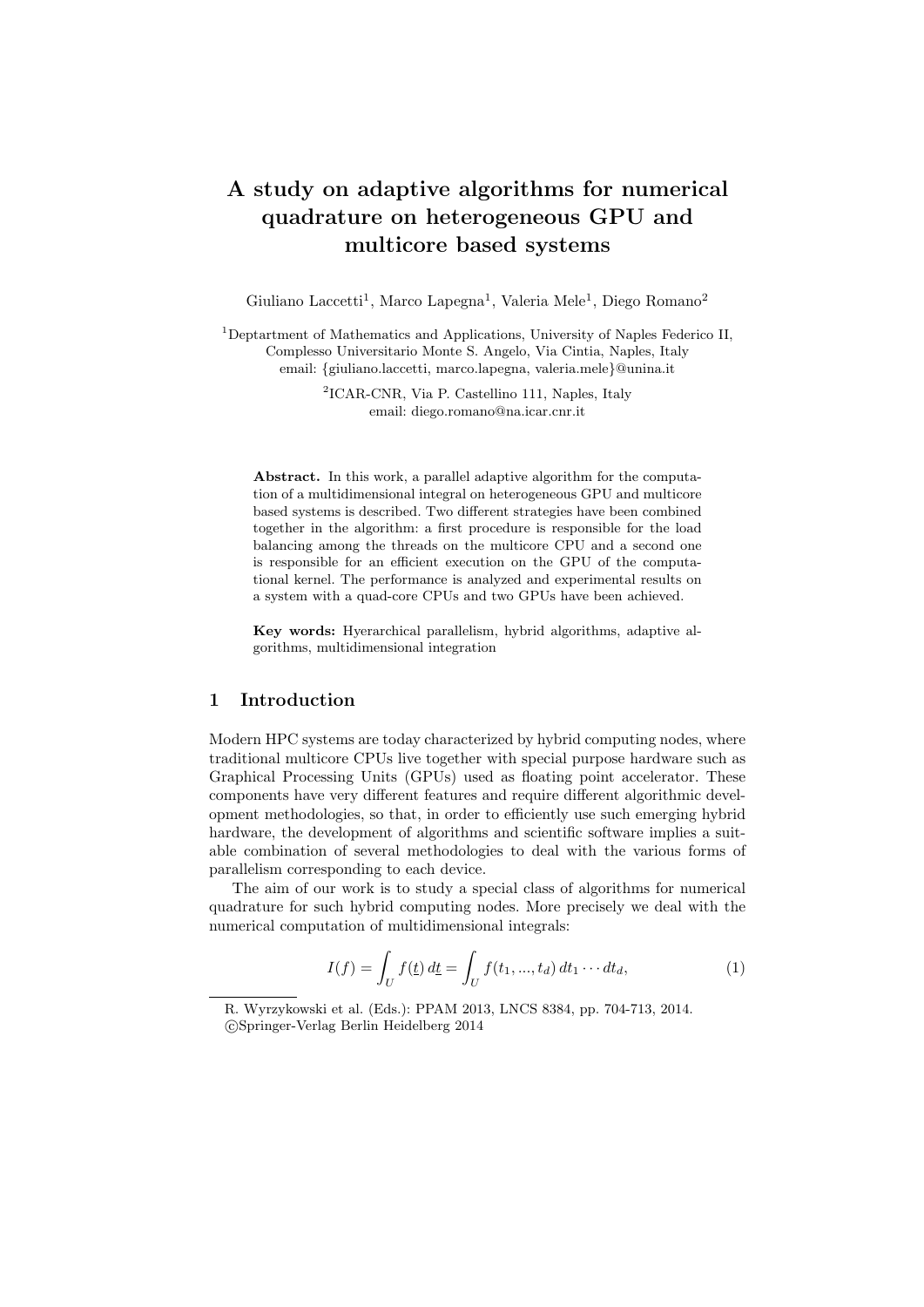where  $U = [a_1, b_1] \times \cdots \times [a_d, b_d]$  is a d-dimensional hyperrectangular region. In the last thirty years, several efficient routines have been developed for the solution of this problem on traditional CPUs. Most of them (see for example [2, 12, 17]) are based on adaptive algorithms, that allow high accuracy with a reasonable computational cost.

# 2 Parallelization of adaptive algorithms on hybrid nodes

Given a family of hyperrectangular subdomains  $s(k)$   $(k = 1, ..., K)$  of a partition S of U, a basic multidimensional quadrature rule  $r(k)$  and an absolute error estimate procedure  $e(k)$  defined on  $s(k)$ , an adaptive algorithm for the computation of  $(1)$  is an iterative procedure that, at each iteration j, evaluates an approximation  $Q^{(j)}$  of  $I(f)$  and an estimate  $|E^{(j)}|$  of the error  $|Q^{(j)} - I(f)|$ :

$$
Q^{(j)} = \sum_{s(k)\in\mathcal{S}} r(k) \simeq I(f) \qquad |E^{(j)}| = \sum_{s(k)\in\mathcal{S}} e(k) \simeq |Q^{(j)} - I(f)|
$$

To achieve this, the algorithm computes a sequence  $Q^{(j)}$  of composite quadrature rules approaching  $I(f)$  and a sequence  $|E^{(j)}|$  of approximations of the error  $|Q^{(j)} - I(f)|$  approaching 0, until a stopping criterion is satisfied. For our purposes we remark that the basic quadrature rules  $r(k)$  are based on a summation such as:

$$
r(k) = \sum_{i=1}^{n} A_i f(\underline{t}_i)
$$
 (2)

For dimension up to dimension  $d = 15$  there are several methods to compute the basic rules  $r(k)$  and the absolute errors  $e(k)$  in standard regions  $s(k)$  [1, 4].

Since the convergence rate of this procedure depends on the behaviour of the integrand function (presence of peaks, oscillations, etc), in order to reduce as soon as possible the error, at the iteration j, the subdomain  $\hat{s} \in \mathcal{S}$  with maximum error estimate  $\hat{e}$  is split in two parts  $s(\lambda)$  and  $s(\mu)$  that take the place of  $\hat{s}$  in the partition  $\mathcal{S}$ , that is  $\mathcal{S} = \mathcal{S} - \{\hat{s}\} \cup \{s(\lambda), s(\mu)\}\$ . In a similar way the approximations  $Q^{(j)}$  and  $E^{(j)}$  are updated, evaluating the (2) in the new subdomains.

| Algorithm 1:                                                                 |
|------------------------------------------------------------------------------|
| Initialize $\mathcal{H}, \overline{Q^{(0)} \text{ and } E^{(0)}}$            |
| while (stopping criterion not satisfied) do iteration j                      |
| 1) select $\hat{s} \in \mathcal{H}$ such that $\hat{e} = \max_{k=1,,K} e(k)$ |
| 2) divide $\hat{s}$ in two parts $s(\lambda)$ and $s(\mu)$                   |
| 3) compute $r(\lambda)$ , $e(\lambda)$ , $r(\mu)$ and $e(\mu)$               |
| 4) sort the subdomains according to their errors                             |
| 5) update $\mathcal{H}, Q^{(j)}$ and $E^{(j)}$                               |
| endwhile                                                                     |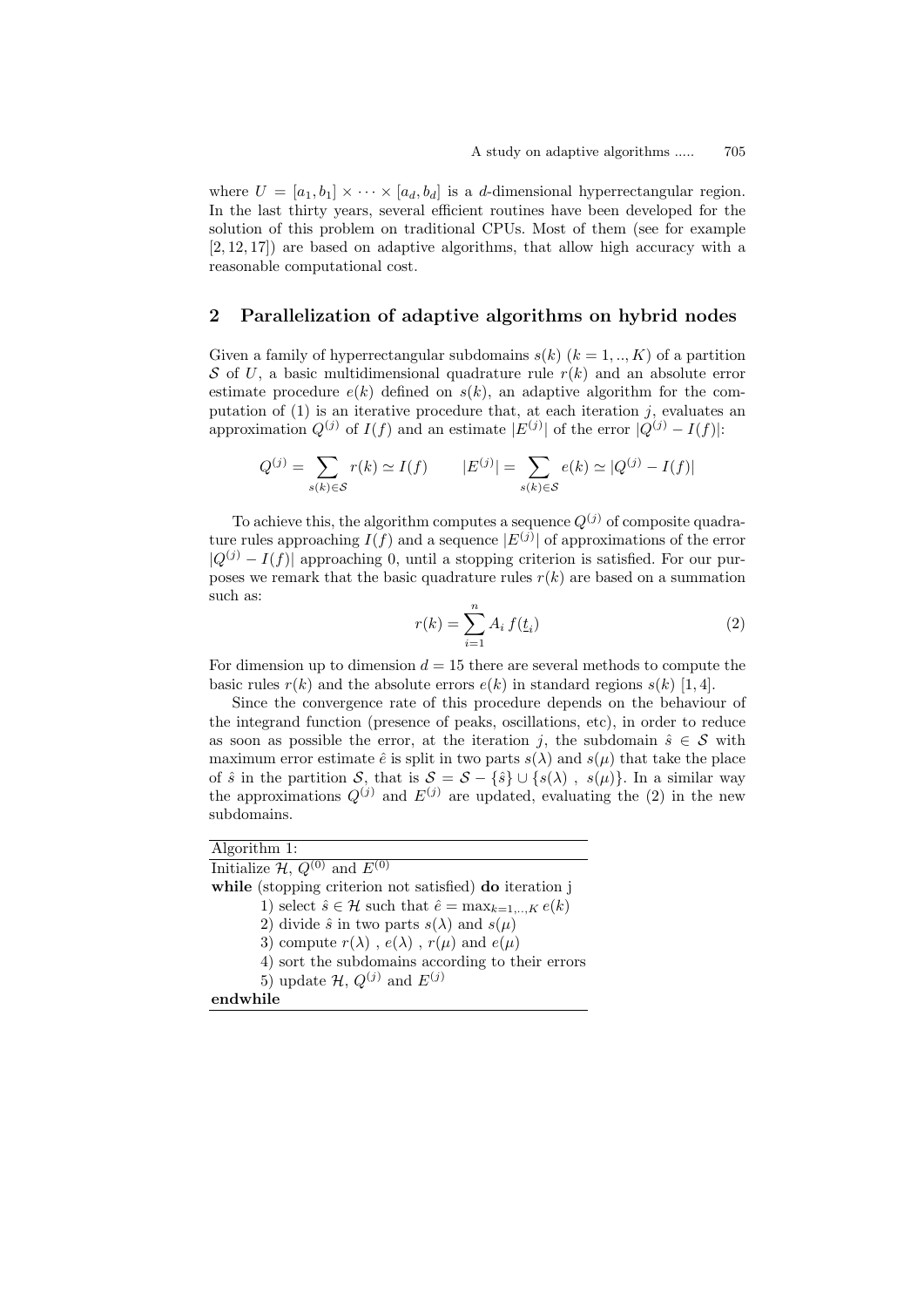#### 706 G. laccetti, M. Lapegna, V. Mele, D.Romano

To implement an adaptive algorithm for numerical quadrature, it is necessary to store all the subdomains  $s(k)$  of the partition S in a suitable data structure, where the subdomain with maximum error estimate  $\hat{e}$  can be found with a small computational cost. This can be achieved by storing the data related to the subdomains  $s(k)$  in a partially ordered binary tree H called heap, where the subdomain with the largest error estimate is in the root. The computational cost to sort a heap is  $\log_2 K$ , where K is the number of subdomains in H.

A framework for a sequential global adaptive algorithm for the computation of multidimensional integrals is therefore the Algorithm 1 [11]:

There are several approaches to introduce parallelism in adaptive algorithms [11]. The main strategies are the following:

- Integrand Level Parallelism: the degree of parallelism is given by the number of integrand functions that have to be be eventually computed at the same time. Because the integrals are distinct, this is an embarassingly form of parallelism, and is well suited to computer systems that do not require frequent communications and / or synchronizations between tasks, such as geographically distributed systems;
- Subdivision Level Parallelism: the degree of parallelism is given by the number of subdomains that are subdivided at the same time, so that it is possible to process several subdomains at each iteration. This is a high form of parallelism suited for a SPMD programming model such as that one used for clusters or MPP systems;
- Subregion Level Parallelism: in this case only one subdomain is divided in several parts concurrently processed , and the degree of parallelism is given by the number of these parts. This is a more tight form of parallelism with respect to the previous level.
- Integration Formula Level Parallelism: the degree of parallelismi is given by the number of integrand functions required by the integration rule (2). This is a low level form of parallelism that does not require MIMD based computing systems, because the function evaluations all have the same expression. So it is well suited to SIMD or GPU accelerated systems.
- Integrand Function Level: the degree of parallelism is given by the simultaneous calculation of different tasks of the integrand function, so it depends strongly by its analytical form.

For our aims, consider then an environment represented by a computing node (e.g. a cluster node or a blade in a server) with a node main mamory, one o more host multicore CPUs and one or more floating point accelerator devices such as the NVIDIA's GPUs or the Intel Xeon Phy. Furthermore the acceleration device has a private memory and cannot access directly the node main memory, so that the data have to be moved from the host memory to the device memory and viceversa. From the above, the best strategy to develop a hybrid algorithm for this environment is then to use a combination of the Subdomain Level Parallelism for the subdomains management on the host multicore CPU, and an Integration Formula Level Parallelism to evaluate the basic rule (2) on the GPU device.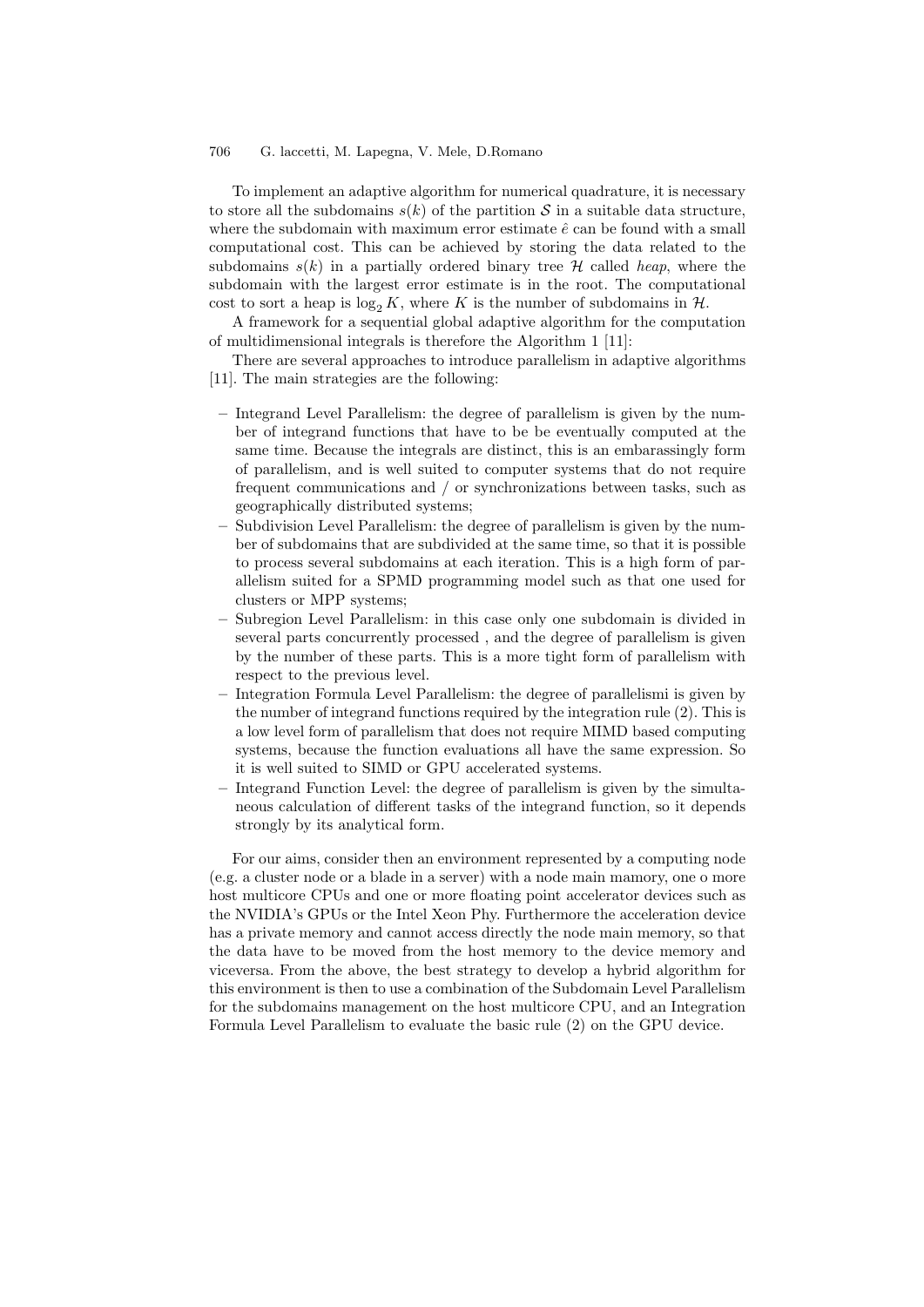### 2.1 The host algorithm

To introduce a Subdomain Level Parallelism in Algorithm 1, consider a multicore based computing environment, where N threads  $T_i$  (i = 0, .., N – 1) are in execution, one on each core, sharing the node main memory.

In a such environment it is then possible to process  $N$  subregions concurrently by different threads. This can be achieved by storing the data related to the subdomains  $s(k)$  in a shared heap H stored in the node main memory. But, in this centralized approach, where all threads access a single shared heap with a global synchronization, all the basic operations on the heap must be carried out in a critical section, so that the synchronization cost depends on the number of threads N, with a strong scalability degradation [7].

In order to avoid global critical sections, we give up the idea of a single centralized heap, and we split the heap  $\mathcal H$  in N separate heaps  $\mathcal H_i$ , one for each thread, each of them accessing its private data structure without synchronizations with other threads. However also this approach has a side effect: because of the N items  $\hat{s_i}$  with the largest error, resident in the heap roots of  $\mathcal{H}_i$  are not those that globally have the highest priority, some threads can process unimportant items with a slow numerical convergence. At this regard note that the sequence of items with large error is unpredictable, so that it is impossible to distribute the subdomains  $\hat{s}_i$  with large errors uniformly among the heaps  $\mathcal{H}_i$ before the computation.

In other words we have to deal with the contraposition between a parallel algorithm with a centralized data structure requiring several global synchronizations, with fast numerical convergence and low efficiency, and a parallel algorithm with independent data structures that do not require synchronizations, with a slower numerical convergence and a higher efficiency.

In order to combine fast convergence with high efficiency, in our approach, at each iteration j, the threads compare the maximum error  $\hat{e}_i$  in the roots of  $\mathcal{H}_i$  and, if the critical items are not equally distributed among the heaps, they attempt to reorganize the subdomains in a more suitable way.

To this aim we propose a loosely coordinated approach, where the  $N$  threads are logically organized according to a 2-dimensional periodical mesh  $\mathcal{M}_2$ . This structure is a grid of  $\Lambda_0 \times \Lambda_1 = N$  threads, arranged along the points of a 2-dimensional space with integer non negative coordinates in which a shared memory between each couple of connected nodes is established. The shared memories are used as buffer to exchange data between two threads according to a producer-consumer protocol. In addition, the corresponding threads on the opposite faces of the mesh are connected too, so that the mesh is periodical.

In a 2-dimensional periodical mesh, each thread  $T_i$  has 4 neighbors: 2 for each direction. In the horizontal direction  $(dr = 0)$ , we define  $T_{i-}^{(0)}$  and  $T_{i+}^{(0)}$ respectively the leftmost and the rightmost thread of  $T_i$  in  $\mathcal{M}_2$ . Analogously in the vertical direction  $dir = 1$ ) we define  $T_{i-}^{(1)}$  and  $T_{i+}^{(1)}$  the lowermost and the uppermost threads of  $T_i$ .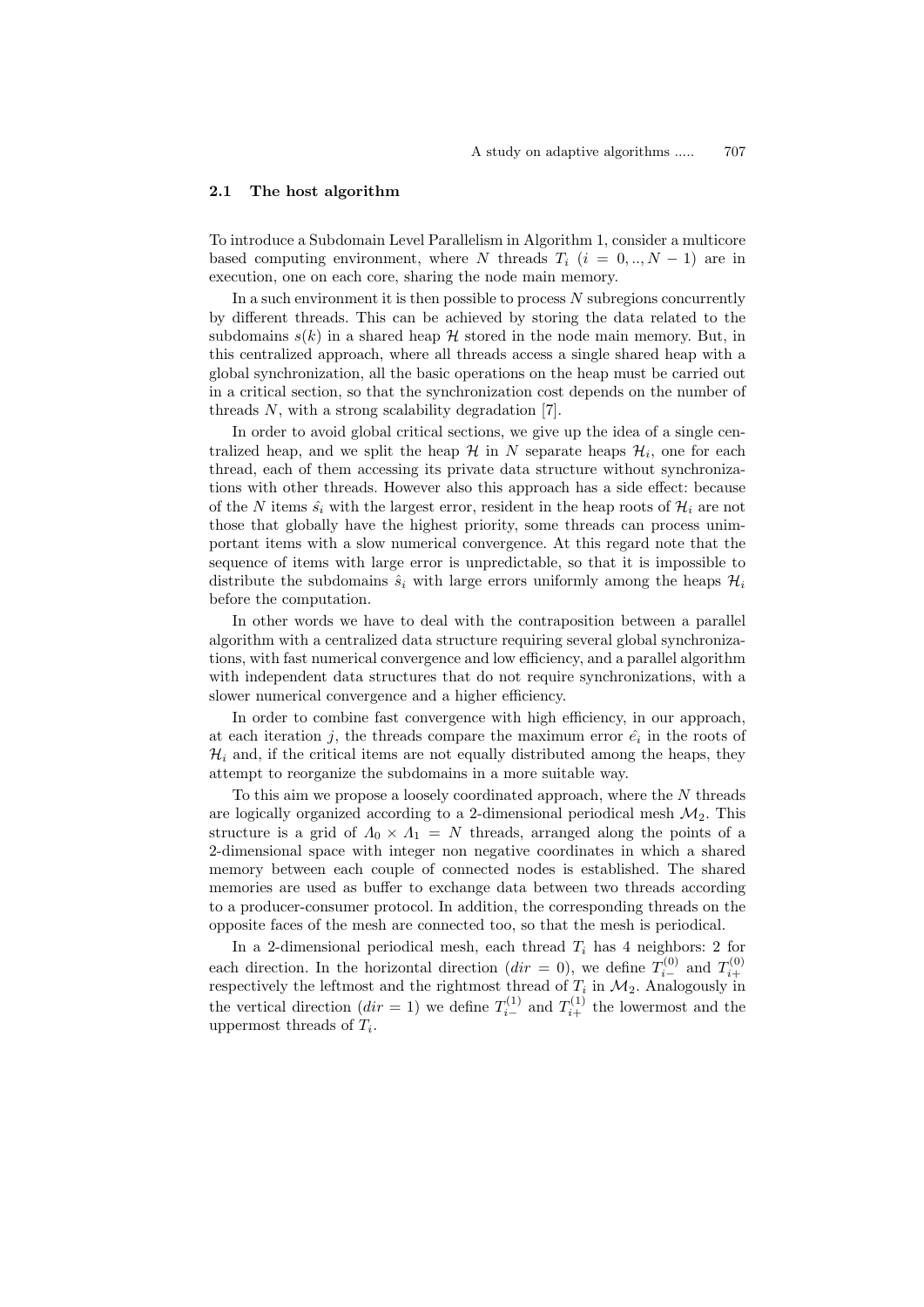#### 708 G. laccetti, M. Lapegna, V. Mele, D.Romano

We then define  $\mathcal{H}^*$  a loosely coordinated heap as a collection of heap  $\mathcal{H}_i$  i =  $0, ..., N-1$ , where the roots are connected among them according to the  $\mathcal{M}_2$ topology.

With the described threads organization, at the iteration  $j$ , each thread  $T_i$ attempts to share its item  $\hat{s}_i \in \mathcal{H}_i$ , with largest error  $\hat{e}_i$ , only with the neighbor thread  $T_{i+}^{(dir)}$  alternatively in the two directions horizontal and vertical. More precisely, in a fixed direction dir, let  $\hat{e}_i \hat{e}_{i+}$  and  $\hat{e}_{i-}$  be respectively the errors of the subdomains in the heap root of  $\mathcal{H}_i$ ,  $\mathcal{H}_{i+}^{(dir)}$  and  $\mathcal{H}_{i-}^{(dir)}$ . If  $\hat{e}_i > \hat{e}_{i+}$  then the item  $\hat{s}_i \in \mathcal{H}_i$  with largest error  $\hat{e}_i$  is moved forward to the heap  $\mathcal{H}_{i+}$  along the direction dir, using a producer-consumer protocol on the shared space. In the same way if  $\hat{e}_{i-} > \hat{e}_i$  the item  $\hat{s}_{i-} \in \mathcal{H}_{i-}$  with largest error  $\hat{e}_{i-}$  is moved to the heap  $\mathcal{H}_i$ . In this way, the critical items with large error are shared among the heaps with a faster cenvergence.

Furthermore, it should be noted that in this proposed data redistribution, at each iteration j, there are not global synchronizations among threads  $T_i$  and each of them exchanges data only with the two threads  $T_{i+}^{(dir)}$  and  $T_{i-}^{(dir)}$  with  $dir = mod(j, 2)$ , so that the cost of threads synchronization is constant and it does not depend on the number of threads  $N$ , so that the resulting algorithm can be considered scalable [7].

## 2.2 The device algorithm

Modern GPUs are designed to efficiently deal with problems in the field of computer graphics. In this field, it is typically necessary to perform the exact same operations on all pixels in the image where you want to recreate the same effect. For this reason, modern GPUs provide a SIMD type parallelism where hundreds of single computing elements work synchronously on different data, under the control of a single Control Unit. On the other hand, each computing element is designed as simple as possible in order to keep its production cost low, so that the power of the single elements is much lower in comparison to those of the traditional CPUs. These characteristics mean that only some algorithms are suitable for an efficient implementation on these devices. More precisely only a fine grained parallelism on many data is able to unleash the computing power of these devices.

From this point of view, the computation of (2) is well suited for an execution on a GPU because of the large value of the number of nodes  $n$ , so that the  $n$ products  $A_i f(t_i)$  are evaluated concurrently by the GPU computing elements according to the Integration Formula Level Parallelism.

It should be noted, however, that the use of these environments involves a heavy overhead. For example in CUDA (the computing platform and programming model created by NVIDIA for its GPUs), the computing elements cannot directly access the data stored in the node memory, so that it is necessary to allocate space on the memory graphics card and to transfer data in it. This transfer is a tremendous bottleneck for the computation: just think that the NVIDIA Tesla C1060 has a peak performance  $p^* = 933$  Gflops (single precision)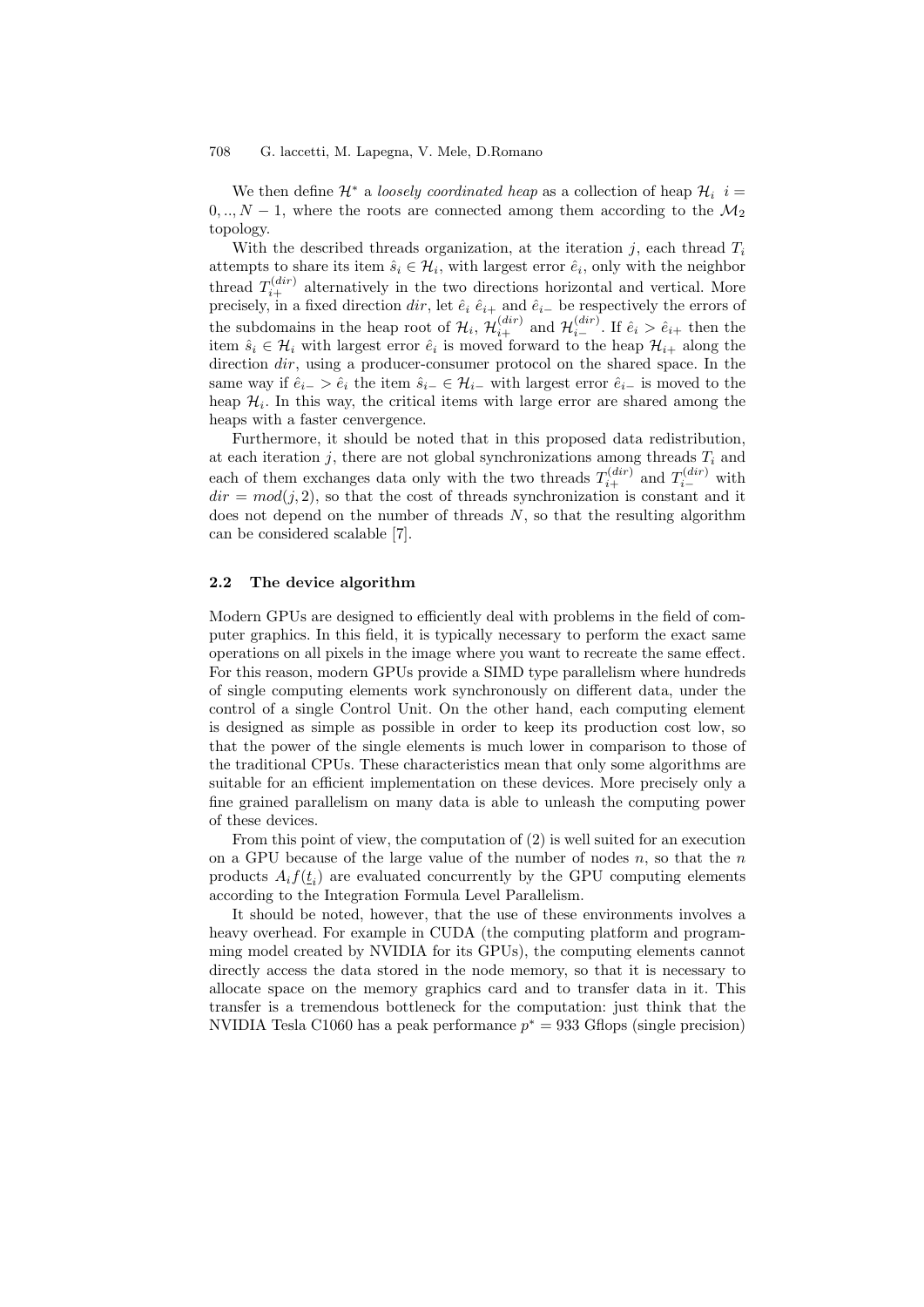and a memory bandwidth of only  $m^* = 102$  GByte / sec (i.e. 25.5 Gwords/sec, about 3% of the peak performance) . For such a reason, a key parameter for the development of efficient algorithms for such computing device is the ratio  $\Theta = p^*/m^*$ , which gives a measure of the number of floating point operations required for each data transferred, in order to support the peak performance. For the NVIDIA Tesla C1060 we have  $\Theta \simeq 35$ .

To this aim we observe that the integrand formula (2) requires the transfer from the host memory to the device memory of 2 d-dimensional array (the center of the region and the length of its edges) and it is based on  $n$  independent function evaluations where  $d^3 < n < d^4$  (see for example [8]), large enough to support the parameter  $\Theta$ .

In any case it is important to observe that in a sum-based formula (2), after the parallel evaluation of then products  $A_i f(t_i)$ , it is necessary to collect these values together, by summing pairs of partial sums in parallel. Each step of this pair-wise summation cuts the number of partial sums in half and ultimately produces the final sum after  $\log_2 n$  steps. This procedure that computes a single value from a set of data by using an associative operation (e.g. sum or maximum) is called reduction, and its optimization is a key problem in the development of algorithms for the GPUs, due to a decreasing number of active threads in the cascade scheme required to calculate a single value from data produced by several processing units. For such a reason we use the optimization strategies described in [10] to compute (2).

```
Algorithm 2:
initialize \mathcal{H}_i, Q_i^{(0)} and E_i^{(0)}while (local stopping criterion not satisfied) do iteration jdefine dir = mod(j, 2)if \hat{e}_i > \hat{e}_{i+} then
      remove (\hat{s}_i) from \mathcal{H}_iproduce (\hat{s}_i) for T_{i+}^{(dir)}endif
   if \hat{e}_{i-} > \hat{e}_iconsume (\hat{s}_{i-}) produced by T_{i-}^{(dir)}insert (\hat{s}_{i-}) in \mathcal{H}_iendif
          1) select \hat{s}_i \in \mathcal{H}_i such that \hat{e}_i = \max_{k=1,\dots,K} e(k)2) divide \hat{s}_i in two parts s_i(\lambda) and s_i(\mu)3) compute r_i(\lambda), e_i(\lambda), r_i(\mu) and e_i(\mu) on the GPU device
          4) sort the subdomains according to their errors
          5) update Q_i^{(j)} and E_i^{(j)}endwhile
```
We conclude this section reporting, in Algorithm 2, the description of the hybrid algorithm obtained by integrating the two described methods. More precisely, using the programming model SPMD, we describe the subdomains man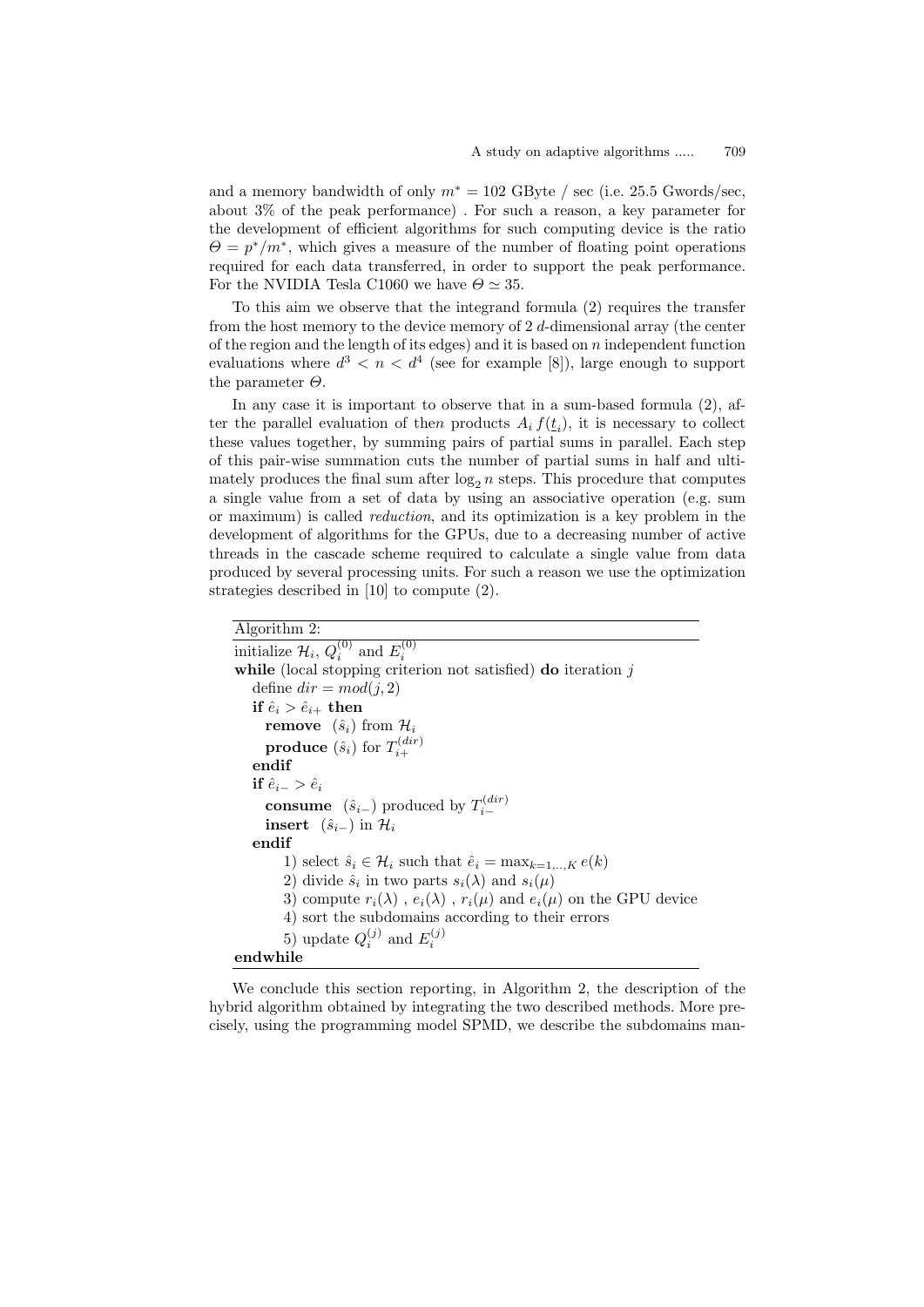agement based on the parallelization at Subdivision Level between the threads  $T_i$ , and at the same time we remark the section of the algorithm with the evaluation of the quadrature formula in step 3) executed in SIMD mode on the GPU using a Formula Level Parallelism.

## 3 Test results

In this section we present the experimental results achieved on a system composed by a quad-core CPU, an Intel Core I7 950 operating at 3.07 Ghz, and two NVIDIA's C1060 GPUs (Tesla). Each NVIDIA C1060 GPU has 240 streaming processor cores operating at 1.3 Ghz with a peak performance of 933 Gflops in single precision arithmetic (78 Gflops in double precision arithmetic). The host main memory is 12 GBytes large and the bandwidht between the host memory and the device memory is 102 GByte/sec.

In this computational environment we implemented our hybrid Algorithm 2 in double precision using C language, with the CUDA library for the implementation of the step 3) on the GPU, and POSIX thread library and semaphores for the redistribution of the subdomains among the threads in the host algorithm. For the experiments we used a standard procedure based on the well known Genz package [9]. This package is composed by six different families of functions, each of them characterized by some issues making the problem ?? hard to integrate numerically (peaks, oscillations, singularities..). Each family is composed by 10 different functions where the parameters  $\alpha_i$  and  $\beta_i$  change and average test results are computed (execution time, error,). Here we report the results for the following three families:

$$
f^{(1)}(\underline{x}) = \cos(2\pi\beta_1 + \sum_{i=1}^d \alpha_i x_i)
$$
 Oscillating functions  
\n
$$
f^{(2)}(\underline{x}) = (1 + \sum_{i=1}^d \alpha_i x_i)^{-d-1}
$$
 Corner peak functions  
\n
$$
f^{(3)}(\underline{x}) = \exp(-\sum_{i=1}^d \alpha_i |x_i - \beta_i|)
$$
  $C^{(0)}$  functions (3)

on the domain  $U = [0, 1]^d$  with dimension  $d = 10$ . We selected these functions because their different analytical features. However, for other functions in the Genzs package we achieved similar results. We remark that in our algorithm we use the Genz and Malik quadrature rule with  $\phi = 1,245$  function evaluations so that at each iteration  $2\phi = 2{,}490$  function evaluations are computed in the two new subdomains  $s_{\lambda}$  and  $s_{\mu}$ .

A first set of experiments is aimed to study the parallelization at the subdivison level implementing only the host algorithm. In these experiments we measured

- the Scaled Speed-up  $SS_N$  and the Scaled Efficiency  $SE_N$  [7] with  $N=1, 2,$ 3 and 4 threads.
- The minimum (MinErr) and the maximum (MaxErr) relative error  $|I(f)Q(f)|/|I(f)$  on the 10 functions of each family

To compute  $SS_N$  we set  $F = 10 \times 10^6$  function evaluations in each threads, so that the total number of function evaluations is  $FVAL = N \times 10 \times 10^6$  when the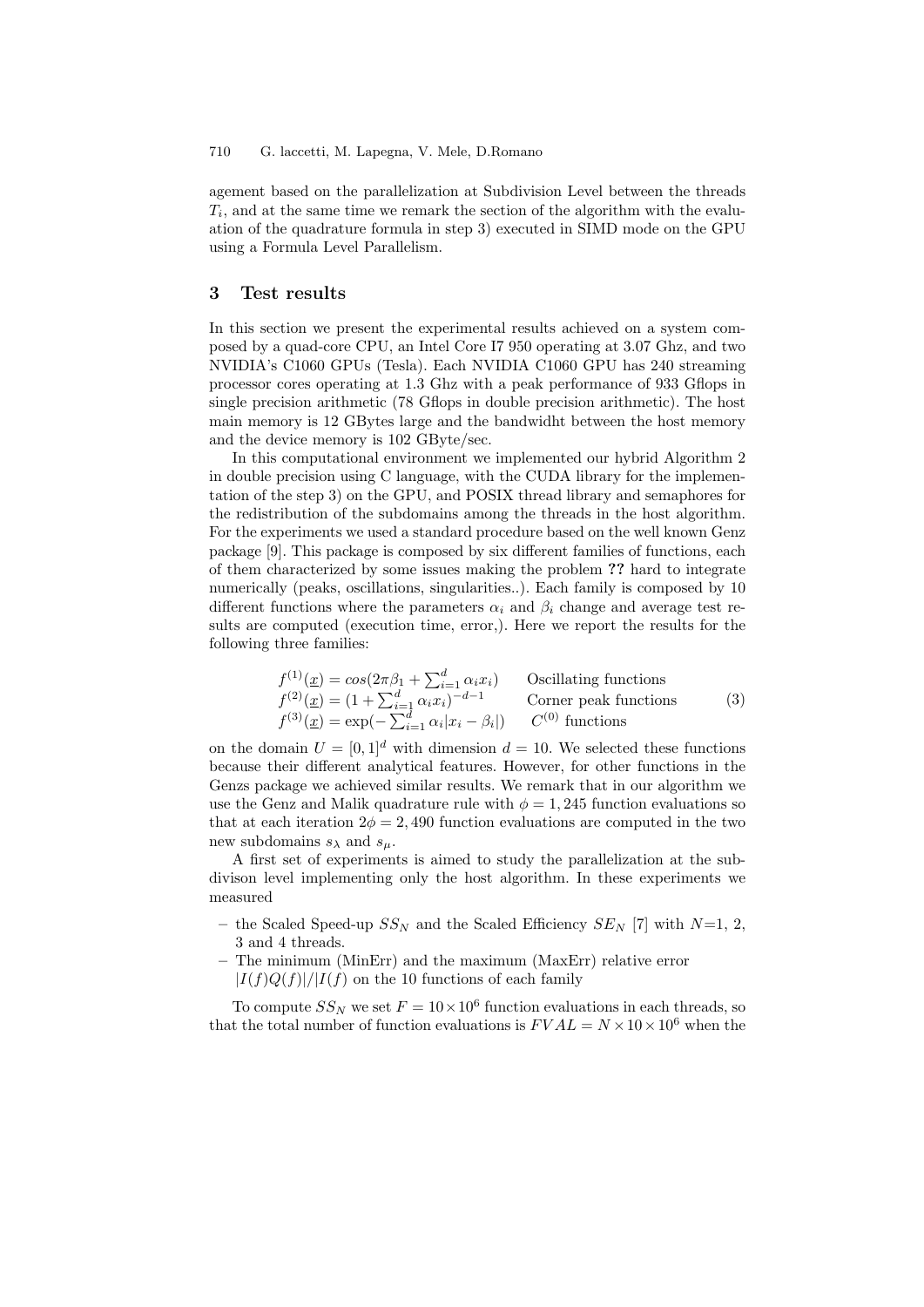number of threads increases. The local stopping criterion is based on a maximum allowed number of iterations in each thread  $Maxit = F/2\phi = 4016$ .

Table 1 refers to the experiments executed only on the CPU and it reports the Scaled Speed-up for the three families of functions by using 1, 2, 3 and 4 threads . We observe a good scalability when the number of threads increases. As already remarked, the evaluation of the multidimensional integration rules are tasks with a favorable ratio of floating point computation on data movement so that the data can be easily stored in the core caches and reused in the next iterations with an extensive use of cached data.

|                             | $N=1$ | $N=2$ | $N=3$ | $N=4$ |
|-----------------------------|-------|-------|-------|-------|
| Family $f^{(\overline{1})}$ |       |       |       |       |
| $SS_N$                      | 1     | 1.9   | 2.8   | 3.4   |
| $SE_N$                      | 1     | 0.95  | 0.93  | 0.85  |
| Family $f^{(2)}$            |       |       |       |       |
| $SS_N$                      |       | 1.9   | 2.8   | 3.6   |
| $SE_N$                      | 1     | 0.95  | 0.93  | 0.90  |
| Family $f^{(3)}$            |       |       |       |       |
| $SS_N$                      |       | 1.9   | 2.7   | 3.4   |
| $SE_N$                      |       | 0.95  | 0.90  | 0.85  |

Table 1 Scaled Speed-up and Scaled Efficiency for the three families of functions  $f^{(1)}$ ,  $f^{(2)}$  and  $f^{(3)}$  with 1, 2, 3 and 4 cores. The workload in each processing unit is  $F = 10 \times 10^6$  when the number of core increases. The average execution times with 1 core for the three families of functions are:  $Time(f^{(1)}) = 0.27$  sec,  $Time(f^{(2)}) = 0.22$ sec and  $Time(f^{(3)}) = 0.28$  sec.

A second set of experiments is aimed to investigate the performance gain using a GPU device as a floating point accelerator. In this case the quadrature formula (2) has been implemented in the CUDA programming environment for a scheduling on the GPU, as described in previous section. More precisely, for our experiments, we have been used several quadrature formulas belonging to the family of Genz and Malik [8] with number of nodes  $n = 1245, 2585, 9385, 37389$ respectively. This is because the utilization of the GPU involves a high overhead due to the data transfer between the host memory and device memory, which is balanced only by an intensive use of its computational capabilities.

|                             | $n = 1245$          | $n = 2585$          | $n = 9385$          | $n = 37384$         |
|-----------------------------|---------------------|---------------------|---------------------|---------------------|
| Family $f^{(1)}$            |                     |                     |                     |                     |
| exec. time                  | 0.079               | 0.071               | 0.064               | 0.055               |
| $FVAL$ /time                | $506 \times 10^6$   | $563 \times 10^6$   | $625 \times 10^6$   | $727 \times 10^6$   |
| Family $\overline{f^{(2)}}$ |                     |                     |                     |                     |
| exec. time                  | 0.059               | 0.054               | 0.048               | 0.041               |
| $FVAL$ /time                | $677 \times 10^{6}$ | $740 \times 10^{6}$ | $833 \times 10^{6}$ | $975 \times 10^{6}$ |
| Family $\overline{f^{(3)}}$ |                     |                     |                     |                     |
| exec. time                  | 0.082               | 0.074               | 0.066               | 0.057               |
| $FVAL$ /time                | $487 \times 10^{6}$ | $540 \times 10^{6}$ | $606 \times 10^{6}$ | $701 \times 10^{6}$ |
|                             |                     |                     |                     |                     |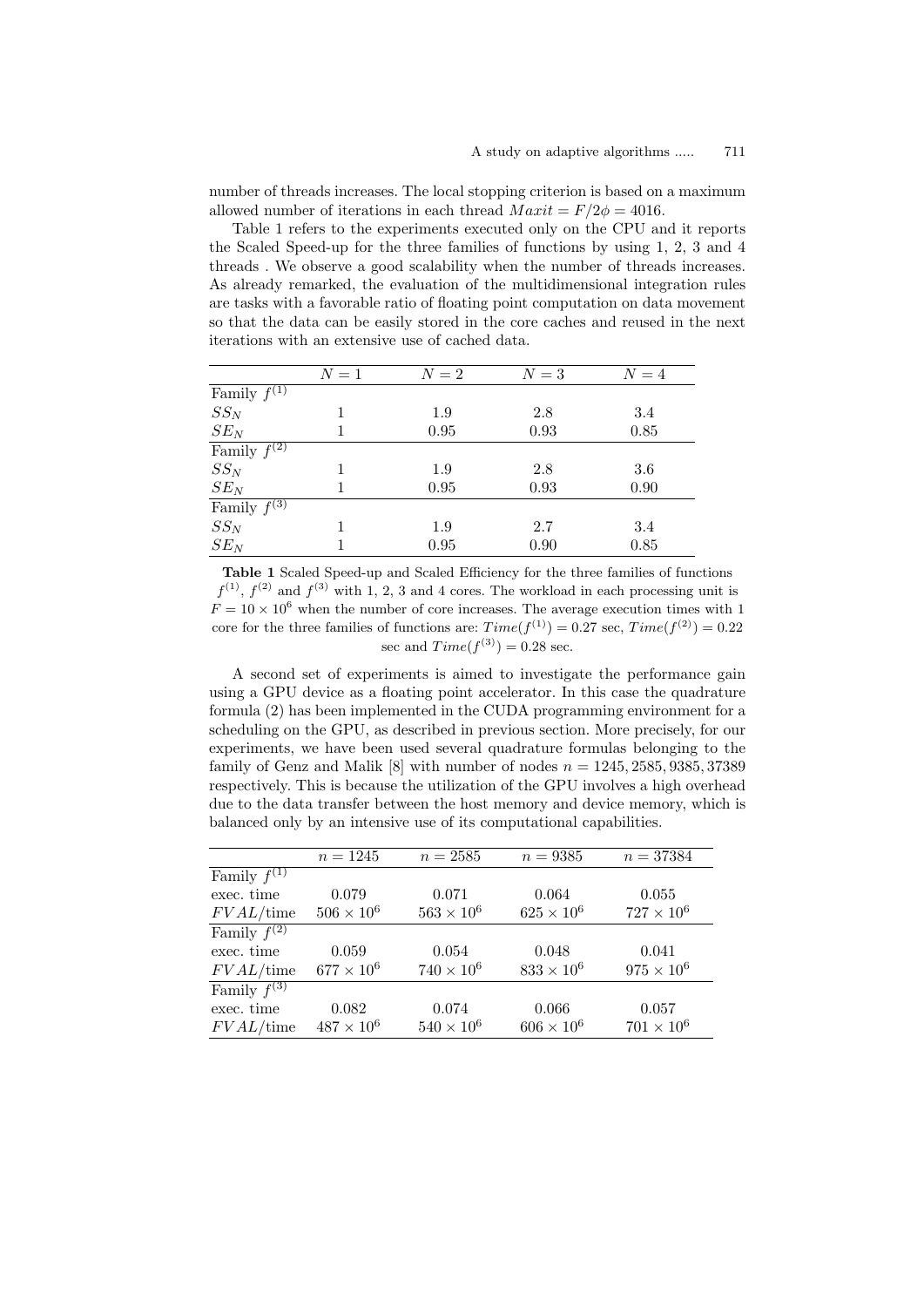### 712 G. laccetti, M. Lapegna, V. Mele, D.Romano

**Table 2** Execution time and number of function evaluations per second with  $N = 4$ threads without the use of GPU, when the number of node  $n$  in the basic rule changes. The total number of function evaluations is  $F = 4 \times 10 \times 10^6$ .

|                             | $n = 1245$          | $n = 2585$          | $n = 9385$           | $n = 37384$          |
|-----------------------------|---------------------|---------------------|----------------------|----------------------|
| Family $f^{(1)}$            |                     |                     |                      |                      |
| exec. time                  | 0.080               | 0.053               | 0.031                | 0.018                |
| $FVAL$ /time                | $500 \times 10^{6}$ | $754 \times 10^{6}$ | $1290 \times 10^{6}$ | $2222 \times 10^6$   |
| Family $\overline{f^{(2)}}$ |                     |                     |                      |                      |
| exec. time                  | 0.065               | 0.049               | 0.028                | 0.015                |
| $FVAL$ /time                | $615 \times 10^6$   | $816 \times 10^6$   | $1428 \times 10^{6}$ | $2666 \times 10^{6}$ |
| Family $f^{(3)}$            |                     |                     |                      |                      |
| exec. time                  | 0.085               | 0.056               | 0.033                | 0.020                |
| $FVAL$ /time                | $470 \times 10^{6}$ | $714 \times 10^{6}$ | $1212 \times 10^{6}$ | $2000 \times 10^{6}$ |

**Table 3** Execution time and number of function evaluations per second with  $N = 4$ threads with the use of GPU, when the number of node  $n$  in the basic rule changes. The total number of function evaluations is  $F = 4 \times 10 \times 10^6$ .

In Tables 2 and 3 are reported the performance results of the hybrid algorithm by using only the quad-core CPU and by using also the GPU devices as a floating point accelerator respectively. As a performance measure, we used the number of function evaluations per second. Also in this case the local stopping criterion is based on the maximum function evaluations in each thread  $F = 10 \times 10^6$ , so that the total number of function evaluations is  $FVAL = N \times 10 \times 10^6$  ( $N = 4$ ) is the number of threads) for all test.

From these Tables it is evident that a basic rule with a small number of function evaluations ( $n = 1245$  and  $n = 2585$ ) is unable to exploit the computing power of the GPU used in these experiments. More precisely, we can observe that the performance gain obtained with the use of the GPU is wasted because of the overhead related to the memory device allocation and the data transfer, without significant benefit for the performance. Only with a large number of nodes in the basic rule ( $n = 9385$  and  $n = 37384$ ) we report a significant performance gain. Compared with the value in Tables 3, the performance gain reported in Table 4 is about 3×.

# 4 Conclusions

We presented a hybrid multicore CPU/GPU approach that can exceed  $3\times$  the performance of traditional quadrature adaptive algorithms running just on current homogeneous multicore CPUs. In any case we report a significant performance gain only with a large nymber of function evaluations of the basic rule  $(n > 10<sup>4</sup>)$ , because the overhead introduced by the memory device management. In any case our approach demonstrates the utility of graphics accelerators for multidimensional quadrature problems in a large number of dimensions. Furthermore we remark that our approach can be combined with other hybrid strategies